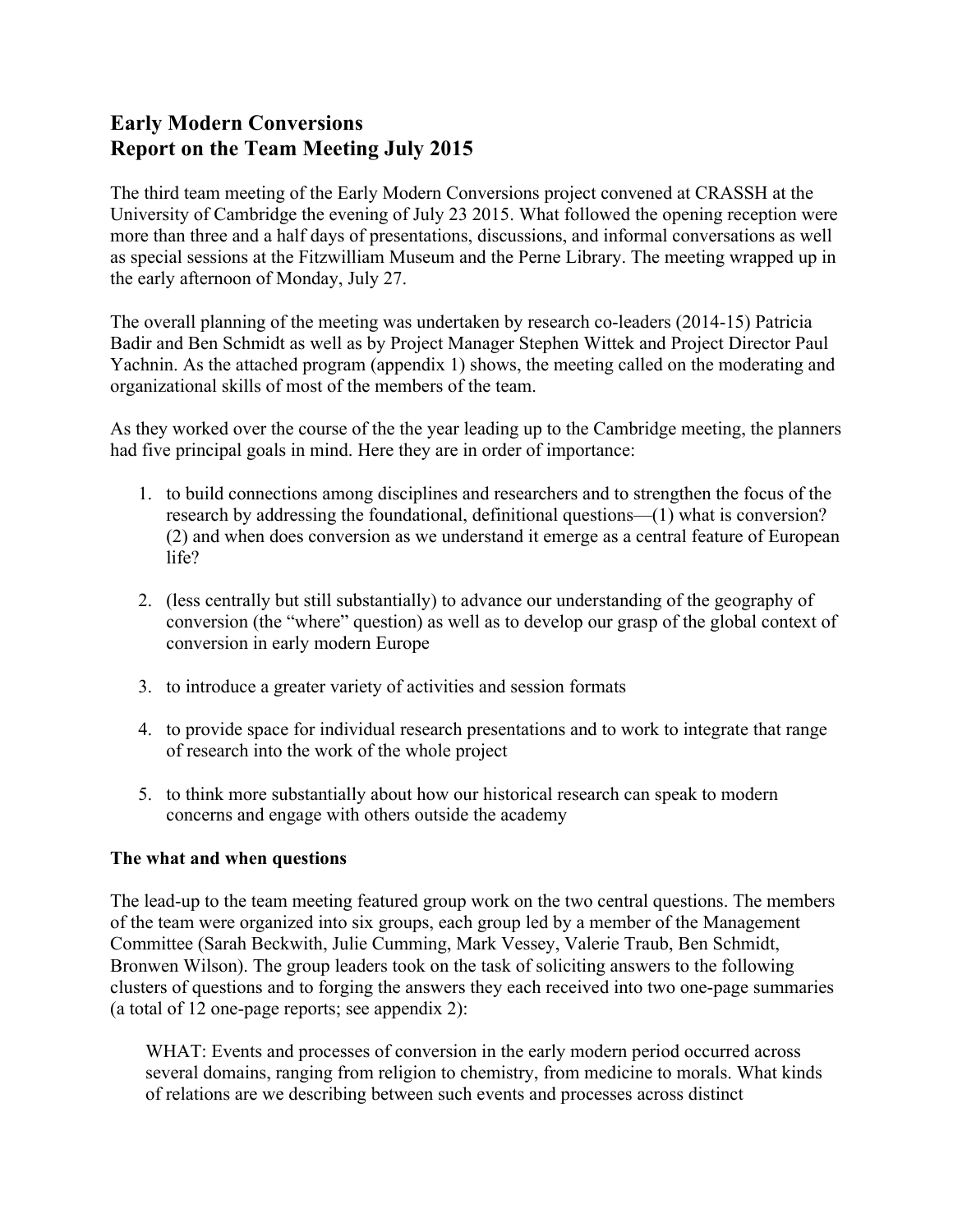domains? What are the (epi)phenomena that indicate a case of early modern "conversion"? What is lost or gained by imposing firm conceptual boundaries around the concept of "conversion," in order to differentiate it from "metamorphosis," "transformation," and "adaptation," for instance?

WHEN: What is the balance between continuity and rupture in the process of conversion? What can we say about the temporalities of conversion, its historical arc(s)? What are the historical contingencies of early modern conversion? Does conversion have a history—in which case, how can early modern moments offer theoretical insights for other periods and instances of conversion?

The team meeting began the morning of July 24. Sarah Beckwith led off with a presentation on the "what" question. Her ideas emerged, she said, from her own work, especially on Shakespeare's tragedies, religion, and ordinary language philosophy. She counselled us to give ample space to theology and to an understanding of narrative (as well as to historicism) and also to pay close attention to three figures of great importance to the history of conversion—Paul, Augustine, and Luther. Luther's view is exemplary: conversion is not conceivable if it does not involve the whole person and the entire life and if it is not bound up with inner change and transformation. Conversion in this Reformation idiom is nothing like the conversion of things apartments into condos, even water into wine.

In answer to the question, "what is lost or gained by imposing firm conceptual boundaries around the concepts of conversion," she reminded us to attend to the natural distinctions among words. That attentive openness to words is a historical as well as an ethical practice. Her critical attention to words (like conversion, metamorphosis, transformation, etc.) was of a piece with her reading of *King Lear*, a play that teaches us that "acknowledgment *is* conversion": acknowledgment's instrument is language (utterance really—speaking what we feel, hearing the other), its energy is love, and its enabling condition grace.

At the end of the talk, she offered us the idea of "just response." Her reading of *Lear* is not merely her opinion, she said, but a sharing of what she cares about and a demand made of her interlocutors that they respond justly to the reading. She said she wondered if the topic of conversion—what will move us to see ourselves and the world differently—entails the consideration of exactly this category of just response.

Group discussion followed immediately after Sarah's talk. The six groups worked for an hour, responding to the talk in itself and also in light of the group work done in the months leading up to the meeting. The responses highlighted several questions: must conversion always be bound up with language? What other practices (ritual, entrainment, metal-working) and what other forms of expression (music, painting, acting) have a claim to be conversional alongside language? Are material forms of conversion (apartments into condos, water into wine) inauthentic by definition? Theatrical conversion *is* inauthentic by definition; how might that bear on the conversions in *King Lear*? What is the relationship between conversions of people and conversions of things? What is the relationship between conversion as acknowledgment of the other on one side and the conversional capacities of bodies, things, art forms, and the social and political surround on the other?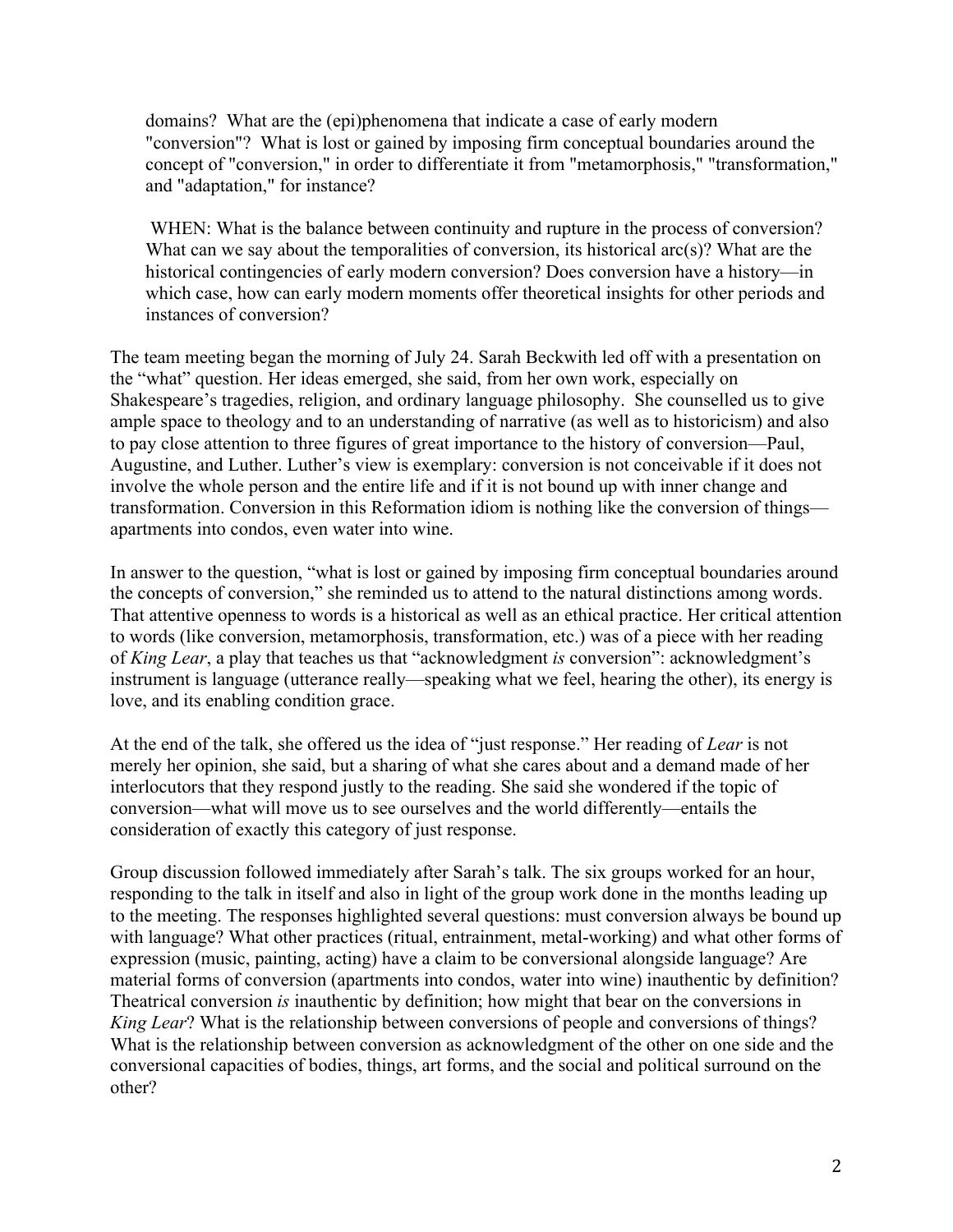Three other sessions bear on the discussions that developed around "the what question." The last session of the day on Friday took place at the Fitzwilliam Museum in connection with the Museum's "Treasured Possessions" exhibition. In addition to a presentation by the curators of the exhibition, thirty members of the research team (in two groups) were invited to handle, examine, and ask questions about a small collection of rare objects, some of them associated with reading and writing, some with religious practice, some *objets d'art*.

On the morning of the second day, Saturday, five members of the project took part in a "materiality roundtable," where things (precious metals, amber, porcelain, loadstones, costumes) rather than people were the converts. We were told about how early modern things converted (like Catholic icons into Protestant coinage—this from Allie Stielau) not in the absence of human productive and interpretive agency, but in complex networked relationships.

On Sunday morning, the eleven members of the Summer Seminar put on a collective presentation about their individual research projects. The members of the seminar came from a number of disciplines—Architecture, Art History, English, History, and History of Dance. The work brought conversion into conversation with cross-cultural relations, material culture, spatiality, and sexuality. Several presentations focused on conversion and things—paintings, maps, decorative stones. The session was notable not only for its contributions to our understanding the relationship between people and things in a range of conversional events, but also for the exceptionally well-executed choreography of an hour-long session in which each individual research project had a hearing, where all of them were able in some measure to speak to each other, and where all the projects were able to address the Conversions project itself, not in a linear fashion (that is, by trying to bind their various projects into a single argument), but rather by writing a collective poem, so to speak, where their work was able to suggest numerous insights and entry points into the questions around conversions.

\* \* \*

On Saturday afternoon, Peter Marshall addressed "the when question." He suggested that each word in the phrase "early modern conversions" was difficult to pin down and that the words were even more more challenging in combination. He put aside the question of the temporalities of conversion within a putative conversion process in order to focus on the more straightforward but hardly less difficult historical questions—when is early modernity? and why are conversions linked in our project with early modernity? He recalled that at one time "The Age of Conversion" was the working title of the project. He suggested we could think of that title as "the fundamental research question rather than a prescribed working agenda. In other words, conversion is the means whereby we begin to interrogate the very concept of early modernity itself."

He reviewed the problems of periodization in general and of "early modernity" in particular, including its teleology, Eurocentrism, and strongly academic cast (which makes it unappealing to people outside the university). Periodization, he said, ought to be a form of hypothesizing rather than a means of framing. The hypothesis of the project is "that there is something particularly interesting, distinctive and important about conversion in the three or four centuries anchored on c. 1600, something which may or may not be connected to a state of emergent modernity." The Reformation is something like a anchor for this hypothesis, an immensely complex network of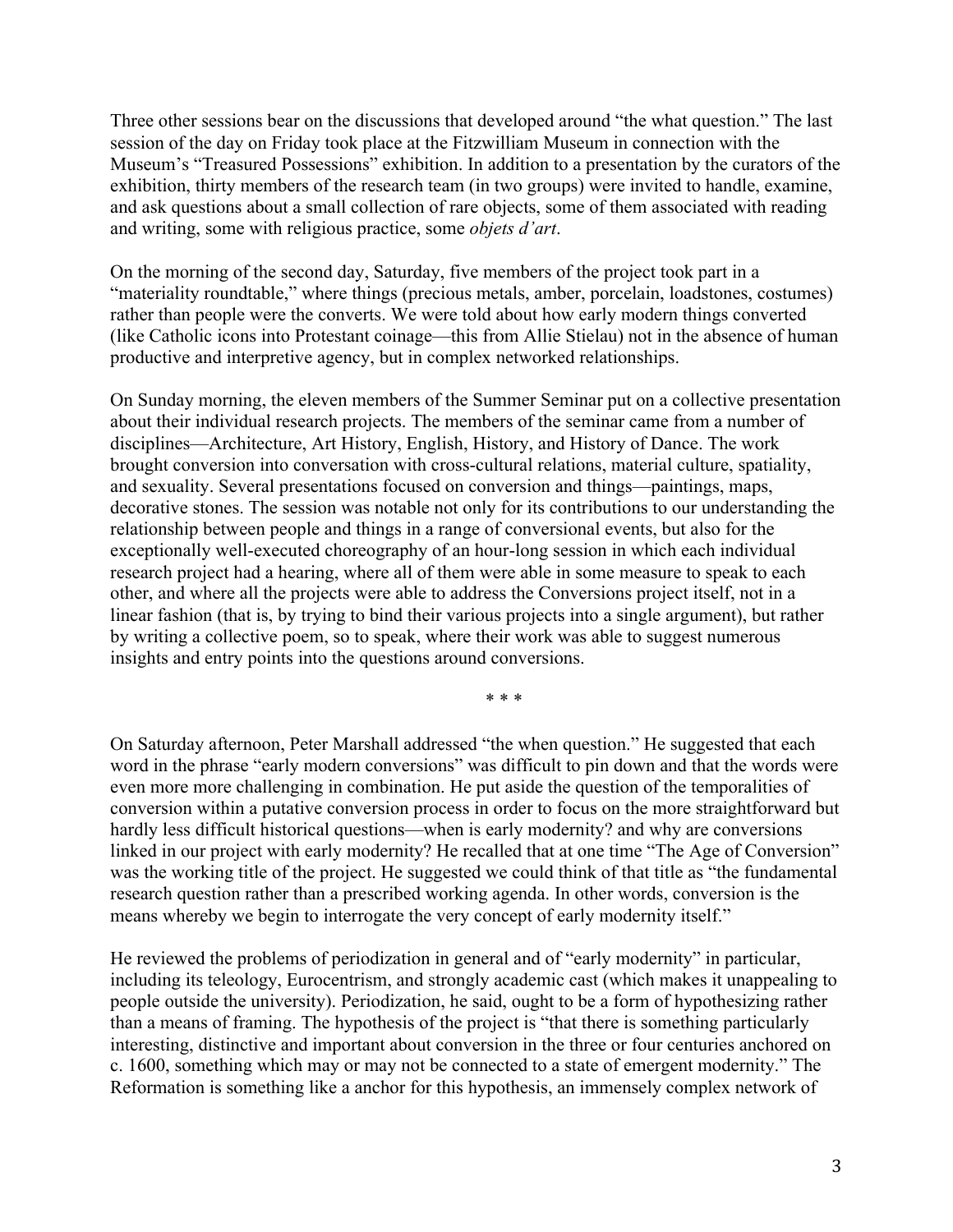events that nevertheless can serve to assure us that there is something substantial about our central research claim.

It is unlikely that a universal theory of conversion is going to fall into our laps; instead, a sense of historical rootedness, a shared space in time, might be able to begin to show us the connections among different forms of conversion. Why this particular space in time? And especially bearing in mind that other centuries could make their claim to being "the age of conversion." Because of the Reformation, of course, but also on account of the globalizing expansion of cross-cultural exchanges, because of print and the growth of public discourse and public life, and because the period sees an enhanced historical consciousness that is itself conversional. Peter here quoted from one of the responses coming from the working groups: our epoch might be an age of conversion "in the sense that it is a period in which people began to think of themselves in relationship to a past (from which they had turned, and to which they might, or might not, return) and to a future (toward which they were moving and from which they might, or might not, return."

Six discussion groups broke away into separate spaces for an hour to reflect on what Peter had said. They returned to the main meeting room with a wide range of ideas and questions. The multiple responses to Peter focused on a number of issues. There was agreement that the Reformation, cross-cultural exchange, print and the expansion of public discourse were important features for our work. The idea of thinking of periodization as a hypothesis was appealing. One group suggested that perhaps "early modernity" was no longer a useful term (especially since it is usually treated as a frame rather than a hypothesis), and that it might be time to think of our period as indeed an age of conversion. A number of other groups also thought it would be valuable to use "age of conversion" as a research prompt and challenge. It is important also to remember the "economics of conversion" since forced conversion was often about the seizure of goods and property and since economics in part drove the early stages of European imperialism.

Among much else, Simon Goldhill's summary remarks on Monday addressed "the when question" and advanced Peter's presentation and the discussion that followed it. For one thing, Reformation, Renaissance, empire, and technology provide indeed the conditions of possibility for the phenomena we are undertaking to describe. This is not a matter of simple cause and effect; these elements form something like interlocking force-fields that enable an age of conversion. Simon provided a brief survey of the almost total absence of conversion narratives from Antiquity. It might be that later writers redescribe ancient narratives as models of conversion, but the narratives are not that in themselves. There are other early models—in the Jewish literature and in medieval Christian writings, a number of which focus on women and conversion. Turning to our period, Simon asked us,

Can we locate and analyse the potent and prevalent stories of conversion in the age of conversion in and against the counter models of antiquity and the immediately following centuries? If there is a new form of historic self-consciousness in this particular era, how does this change the stories by which change is narrated?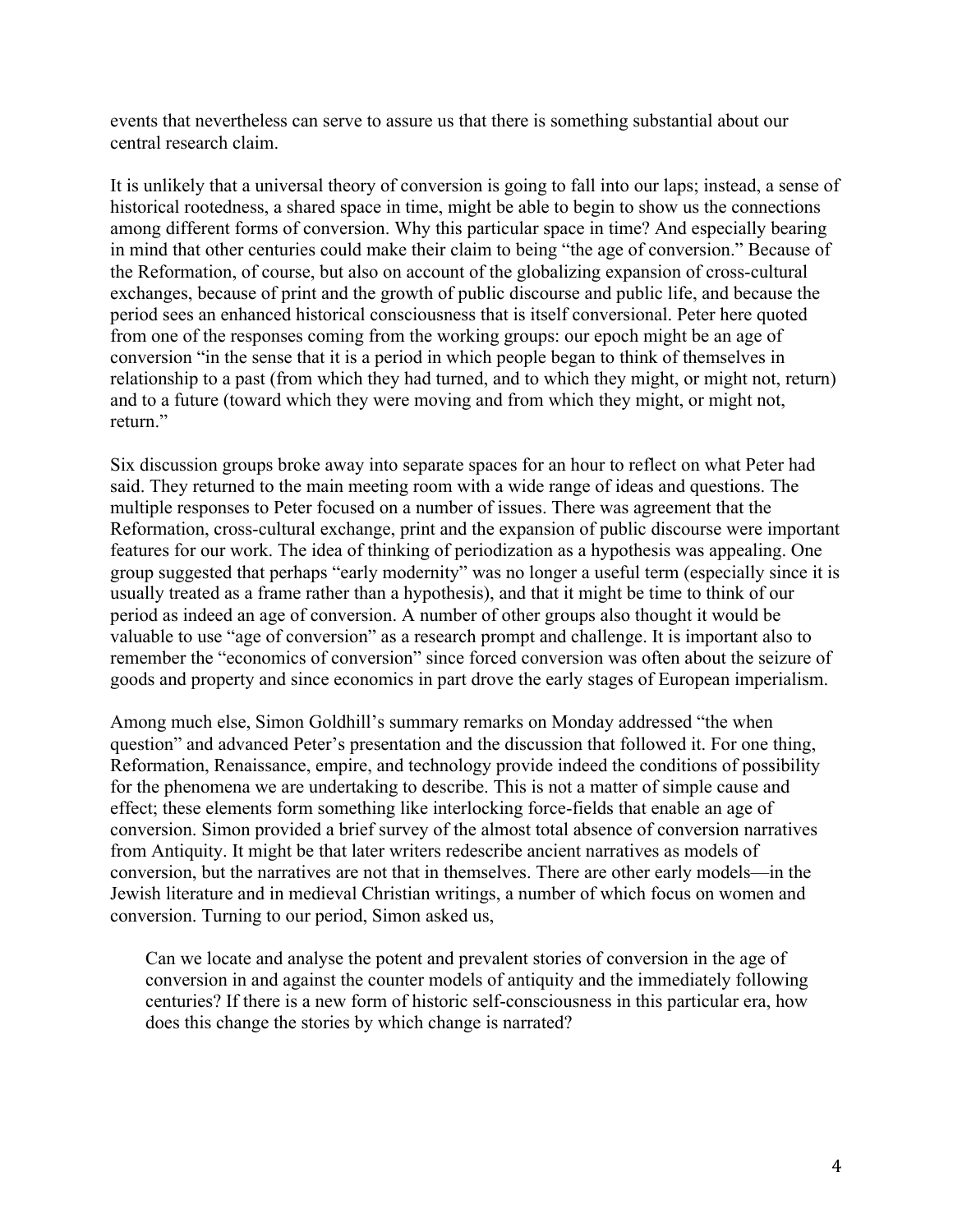## **The geography of conversion**

The recognition of the importance of understanding the geography of conversion, which was forcefully expressed in the discussion of "the when question," connected centrally with one session. Guest presenters Gabriela Ramos (Cambridge) and Tara Alberts (York) generously shared their research with us, Gabriela speaking about Conversion in the Andes, and Tara on Conversion in Southeast Asia. The presentations and the discussion that followed strengthened our awareness of the importance of how Christians interacted increasingly with cultures and religions in other regions of the world and how those exchanges changed European confessional conversion and contributed to broader dimensions of a conversional early modernity.

A number of presentations (by Ben Schmidt, Juan Luis Burke, VK Preston, Robert Clines, and Gul Kale) focused on works and events outside Europe and on exchanges between European and others cultures.

## **Variety of activities and session formats**

The program included a range of activities and formats. The Fitzwilliam workshop was one of the high points. Team members braved heavy rain to think about the material dimensions of early modern life with their hands as well as their heads. The sessions that included all the team members were interspersed with breakout work and six smaller paper presentation sessions. One other high point was the visit to the Perne Library at the end of the team meeting. A splendid change of pace and another way of thinking about literature, music, and conversion was provided by a group of Music students from McGill, who led the members of the team in a literary and musicological engagement with William Lawes's setting of Andrew Marvell's poem, "When death shall snatch us from these kids "

## **Individual research presentations / integration of those presentations with the whole project**

Already discussed is the presentation by the Summer Seminarians. With one or two exceptions where presenters were addressing general questions of the whole project, all the research presentations emerged from team members' particular projects. A quick scan of the program shows the considerable range of research areas and questions, but it also suggests the effects of the gravitational pull of the project, at least on the evidence of the titles.

## **Speaking to modern concerns and engaging with others outside the academy**

Owing to a medical emergency, Iain Fenlon was unable to take part in the team meeting or in the Roundtable on Public Exchange: Taking our work outside the academy. The presenters, Valerie Traub and Mark Vessey, spoke about the challenges that we face in trying to move our work to other audiences or readerships. It is important to bear in mind that radio producers, for example, have other ways of doing things than we have and goals often substantially different from ours. Important is the careful cultivation of real reciprocity and actual exchanges among the members of the project, faculty, postdocs, students, and artists and between the members of the project and the various communities of people who will be intrigued by our work.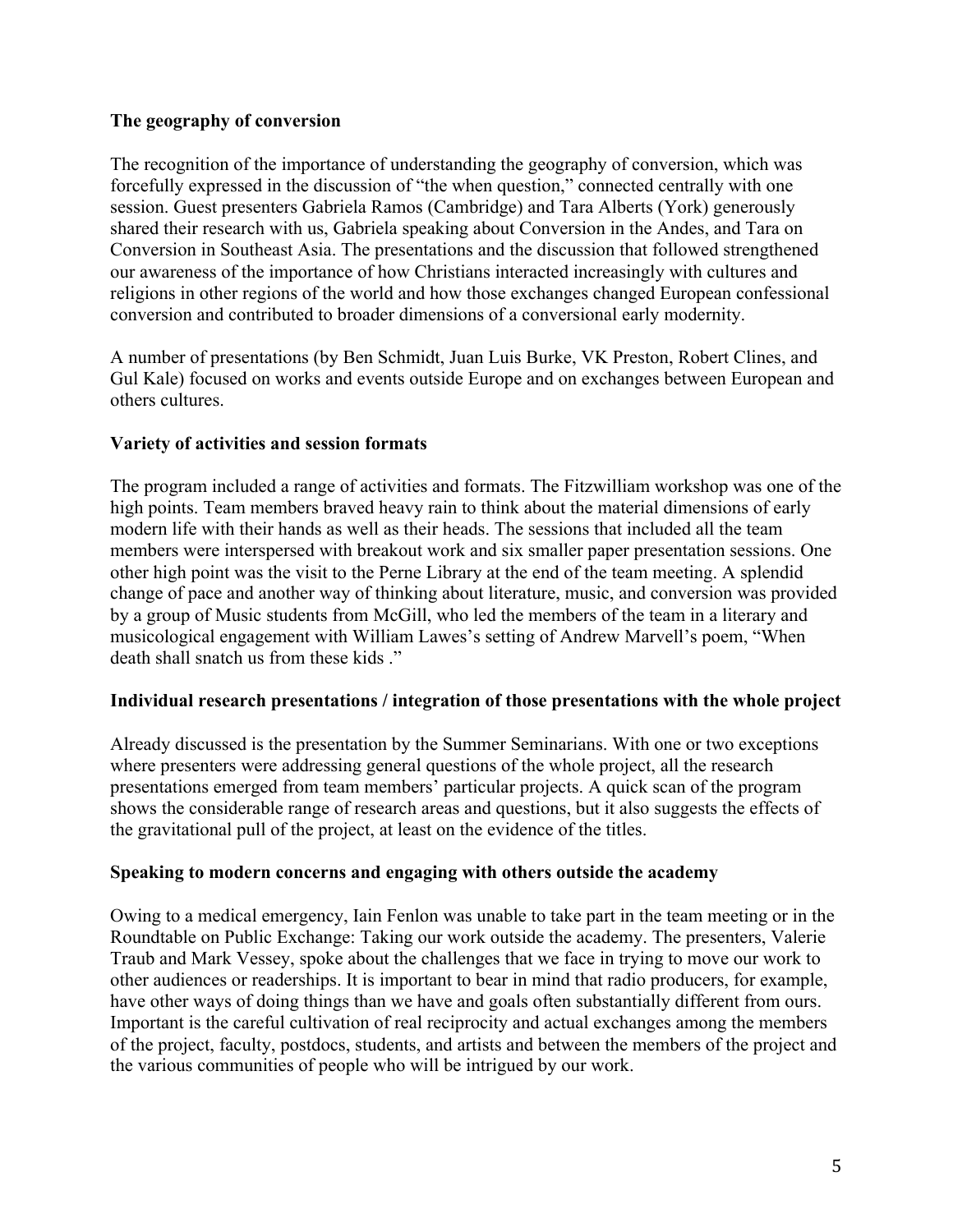#### **Summary**

While there remains a very great deal of work ahead for the Conversions team, it is reasonable to say that we made significant progress at the Cambridge team meeting, especially for goals 1, 3, and 4. The focus on key questions encouraged thoughtful, lively, and collegial discussion and debate. The organization and the focus of the work around the what question and the when question succeeded in creating a valuable disputational arena, a space where we could disagree and debate and where we did not simply speak past each other. Less successful was our work for goals 3 and 5. Clearly, we grasp the importance of cross-cultural exchange and emerging globalism. Given the project's focus on multiple modes of conversion in early modern Europe, we will not develop anything like a comparative study of conversion across the early modern world, but we will develop a greater understanding of the multiple lines of connection between European conversion and models of conversion elsewhere in the world.

We have most to do perhaps on the side of public exchange. There we share our slow start with most of the rest of the academy. Since we do believe that our historical work has something of value to say about modern forms of conversion, we will have to work hard to learn how to share our ideas and questions with others not in the project and not in the academy.

#### **Early Modern Conversions team members at the Cambridge meeting**

- 1. Abdulhamit Arvas, PhD student, English, Michigan State
- 2. Patricia Badir, Professor of English, UBC
- 3. Catherine Bahn, PhD student, Music, McGill
- 4. Sarah Beckwith, Katherine Everitt Gilbert Professor of English and Theatre Studies, Duke
- 5. Juan Luis Burke, PhD student, Architecture, McGill
- 6. Simon J.G. Burton, Postdoctoral Fellow and Assistant Professor, University of Warsaw
- 7. Miriana Carbonara, PhD student, Art History, East Anglia
- 8. Robert Clines, Assistant Professor, History, Western Carolina University
- 9. Zoey Cochran, PhD student, Musicology, McGill
- 10. Julie Cumming, Professor and Associate Dean, Music, McGill
- 11. Tony Dawson, Professor Emeritus of English, UBC
- 12. Chris Gaudet, PhD student, English, UBC
- 13. Tomasz Grusiecki, PhD student, McGill
- 14. Anuradha Gobin, Postdoctoral Fellow, Art History, U of East Anglia
- 15. Simon Goldhill, Professor of Greek and Director of CRASSH, Cambridge
- 16. Douglas Hedley, Reader in Hermeneutics and Metaphysics, Fellow, Clare College, Cambridge
- 17. George Hoffman, Professor of French, Michigan
- 18. Ivana Horacek, Visiting assistant professor, Art History, University of Minnesota,
- 19. José Jouve-Martin, Associate Professor, Hispanic Studies and Dept Chair, McGill
- 20. Gül Kale, PhD in Architectural History and Theory, McGill
- 21. Torrance Kirby, Professor of Ecclesiastical History, Director of the Centre for Research on Religion, McGill
- 22. Anna Lewton-Brain, PhD student, English, McGill
- 23. Kathleen Long, Professor of French, Cornell